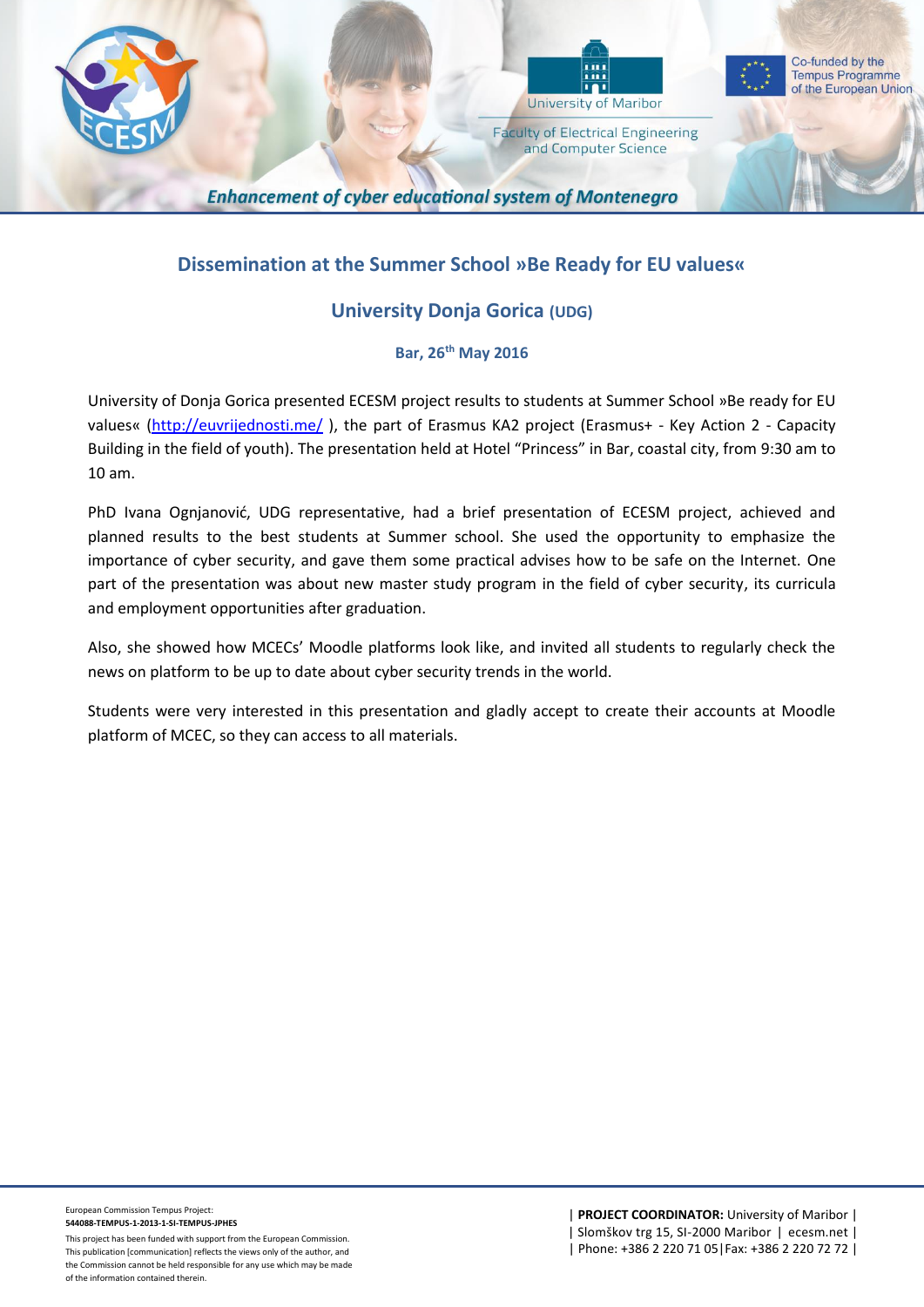

### **Annex 1 – Summer School Agenda for Thursday, 26th May**





Prva međunarodna ljetnja škola "Pravo na obrazovanje i demokratija - evropsko iskustvo" Agenda **Bar, Hotel Princess** 24 - 28. maj 2016.godine

Četvrtak, 26. maj 2016. godine

| $09:30h - 10:00h$ | Unapređenje obrazovnog sistema u oblasti sajber bezbjednosti u Crnoj Gori<br>(ESEM)       |
|-------------------|-------------------------------------------------------------------------------------------|
|                   | doc. dr Ivana Ognjanović, Humanističke studije Podgorica                                  |
| $10:00h - 11:00h$ | Financial Stability and Fiscal Rules in the Europian context: how to educate<br>and learn |
|                   | prof. dr Anetta Caplanova, Faculty of National Economy, Bratislava                        |
| $11:00h - 11:15h$ | Pauza za kafu                                                                             |
| $11:15h - 12:15h$ | Univerzitetsko obrazovanje i Bolonjski proces                                             |
|                   | prof. dr Stevan Lilić, Pravni fakultet Beograd                                            |
| $12:15h - 12:30h$ | Pauza za kafu                                                                             |
| $12:30h - 13:30h$ | Pravo na obrazovanje i Evropski sud za ljudska prava                                      |
|                   | mr Bojan Božović, Fakultet pravnih nauka, Podgorica                                       |
| 13:30h - 18:30h   | Ručak - slobodno vrijeme                                                                  |
| 18:30 h - 19:15 h | Pravo na obrazovanje - rodna ravnopravnost i jednake mogućnosti                           |
|                   | prof. dr Marijana Pajvančić, Pravni fakultet, Novi Sad                                    |
| 19:30 h - 20.30h  | Promocija knjige "Luča mikrokozma" Petra II Petrovića Njegoša (kritičko                   |
|                   | izdanje, redakcija i komentar Radmilo Marojević)                                          |
|                   | Dvorac kralja Nikole                                                                      |
|                   | prof. dr Radmilo Marojević, autor izdanja                                                 |
|                   | akademik Tonko Maroević, Filozofski fakultet Zagreb                                       |
|                   | prof. dr Dragan K. Vukčević, dekan Fakulteta pravnih nauka Podgorica                      |
|                   | moderator mr Milun Lutovac, Fakultet umjetnosti Podgorica                                 |



European Commission Tempus Project: **544088-TEMPUS-1-2013-1-SI-TEMPUS-JPHES**

This project has been funded with support from the European Commission. This publication [communication] reflects the views only of the author, and the Commission cannot be held responsible for any use which may be made of the information contained therein.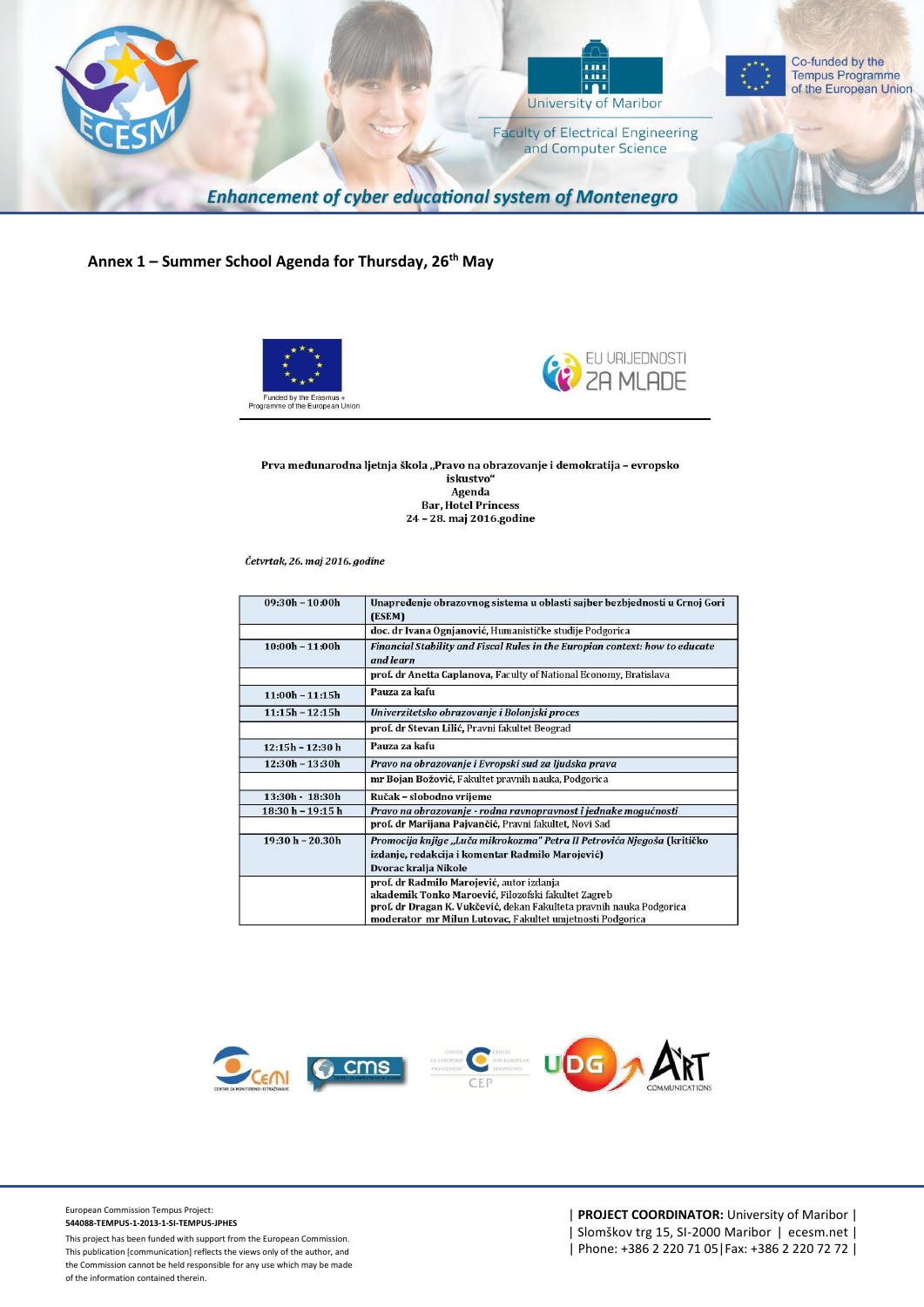

#### **Annex 2 – Pictures**





European Commission Tempus Project: **544088-TEMPUS-1-2013-1-SI-TEMPUS-JPHES**

This project has been funded with support from the European Commission. This publication [communication] reflects the views only of the author, and the Commission cannot be held responsible for any use which may be made of the information contained therein.

| **PROJECT COORDINATOR:** University of Maribor | | Slomškov trg 15, SI-2000 Maribor | ecesm.net | | Phone: +386 2 220 71 05|Fax: +386 2 220 72 72 |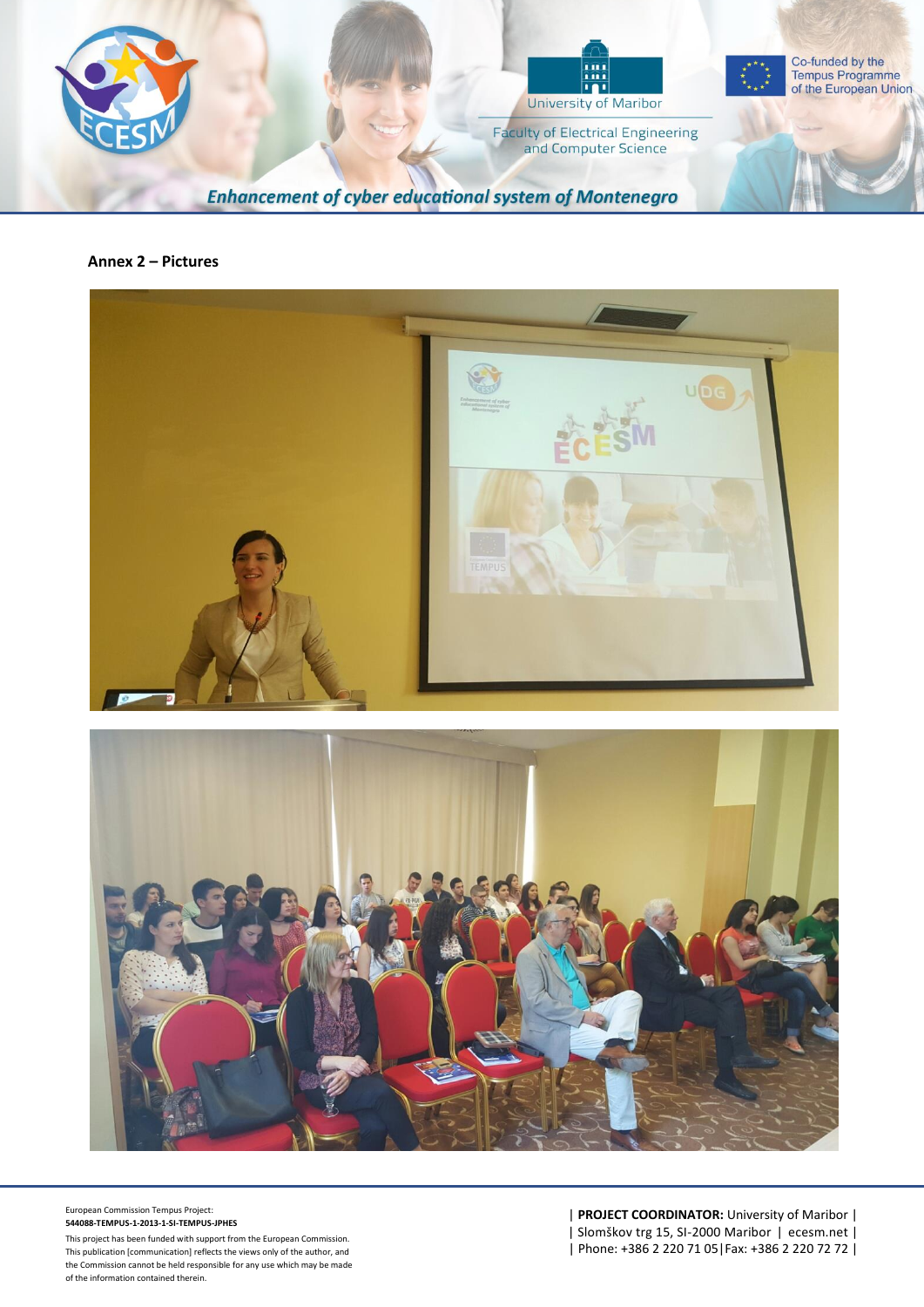





**Faculty of Electrical Engineering** and Computer Science

**Enhancement of cyber educational system of Montenegro** 





European Commission Tempus Project: **544088 -TEMPUS - 1 -2013 - 1 -SI -TEMPUS -JPHES**

This project has been funded with support from the European Commission. This publication [communication] reflects the views only of the author, and the Commission cannot be held responsible for any use which may be made

European Commission lempus Project:<br>
S44088-TEMPUS-1-2013-1-S1-TEMPUS-IPHES<br>
This project has been funded with support from the European Commission.<br>
This publication [communication] reflects the views only of the author,